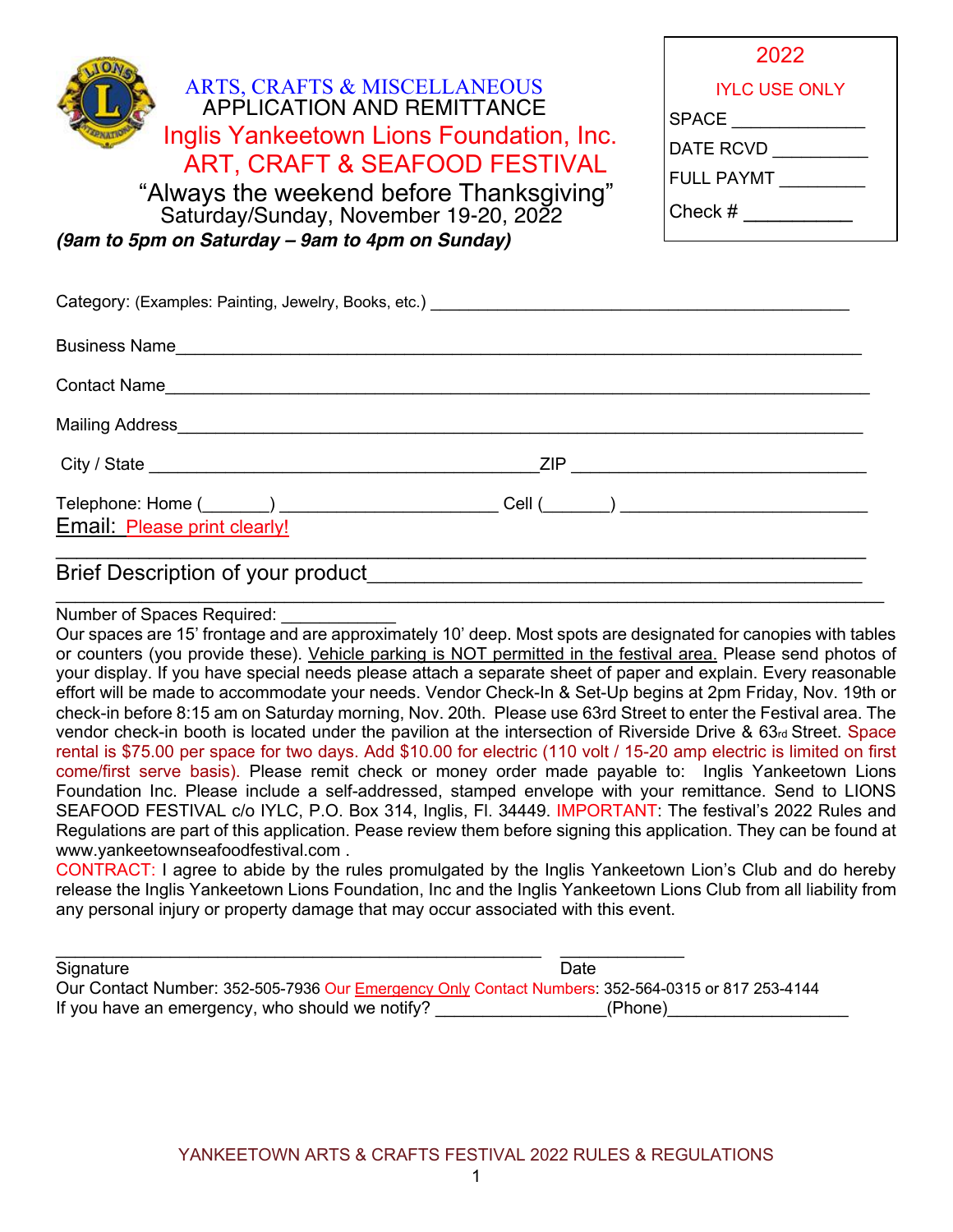#### INGLIS YANKEETOWN LIONS FOUNDATION INC

#### P.O. Box 314 Inglis, Fl 34449

IMPORTANT: Please read the following before signing the vendor application. Your signature on the application is your commitment to abide by the following rules and regulations. These rules have been created to help ensure a well-run, safe and fun festival for the public and our vendors. We think it helps if everyone starts with the same set of expectations. The Festival Committee wishes you a very successful event and if we can be of help or service please do not hesitate to ask. We also recognize that our vendors are the most experienced festival goers to be found. Any suggestions for improvement will be seriously considered. Inglis Yankeetown Lions Foundation, Inc reserves the right to amend these rules or make exceptions, at any time, as the Festival Committee deems appropriate.

1. APPLICATIONS: Applications are for space(s) at the Yankeetown Arts & Seafood Festival, hosted by the Inglis-Yankeetown Lions Foundation, Inc. (hereafter shown as IYLFI) to be held rain or shine Saturday & Sunday, Nov. 19-20, 2022 in Yankeetown, FL. Please submit pictures of your display, menus, etc. with your application to make it easier for us to accommodate you in the best way possible. Applications will be accepted until no spaces remain or until 8:30 am on Saturday Nov. 19, 2022, whichever occurs first.

2. CHECK-IN: Vendors are not guaranteed any particular space location. Requests for a specific space will be accommodated, as reasonably as possible, on a first application received basis. To expedite set-up, report to the intersection of Riverside Drive and  $63\pi$  Street, Yankeetown, FL, check in with a Festival Representative, and you will be directed to your spot.

3. FEES: Vendor shall pay a fee, as shown on the application or otherwise communicated by the Festival Committee, for space(s). All fees, unless otherwise noted, shall be paid in full at the time the signed application is returned to IYLFI. Checks will be accepted until Nov. 2, 2022. Money orders or cashier's checks will be required on or after Nov. 2, 2022. IYLFI cannot process credit or debit card transactions.

4. SPACES: Each Art/Craft space is 15 ft. frontage x approximately 10 ft depth. Spaces may be road berm, easement or frontage and not level. Come prepared. The festival layout has unassigned space behind or adjacent to some vendor spaces. You may not extend your display into these areas in such a way that it crowds other vendors.

5. VEHICLE PARKING: The Town of Yankeetown graciously allows free visitor parking on all road easements during the festival. Vehicles will not be permitted in the vendor area during festival hours. This is for the safety and convenience of both our vendors and festival guests. This will be strictly enforced. Cars, trucks, vans, trailers, etc. will not be considered as part of your display unless the public will actually enter them as part of their browsing experience. If a vehicle is part of your display, pictures MUST be submitted in advance with your application and approved by IYLFI. You may be required to purchase multiples spaces to accommodate the size of your display.

If you parked a vehicle in the festival area in previous years this will not be "grandfathered".

Always be extremely careful when driving in the vendor area during setup and teardown.

• Residential property borders both sides of the festival. Do not block driveways inside or outside the festival area at any time.

- Do not block Fire Department doors / driveway.
- • Do not block fire hydrants.

• Any vehicle not in compliance with rules in this section is subject to towing. Recovery of the vehicle will be solely at the owner's expense.

We have a limited number of reserved parking spaces available. If you have handicap parking approval from the State you may ask to have a reserved parking festival permit. You must have both to park in the spaces we designate for special parking. Both the state and festival permits must be displayed in plain view. These spaces are filled on a first application in basis. We will do our best to accommodate your needs.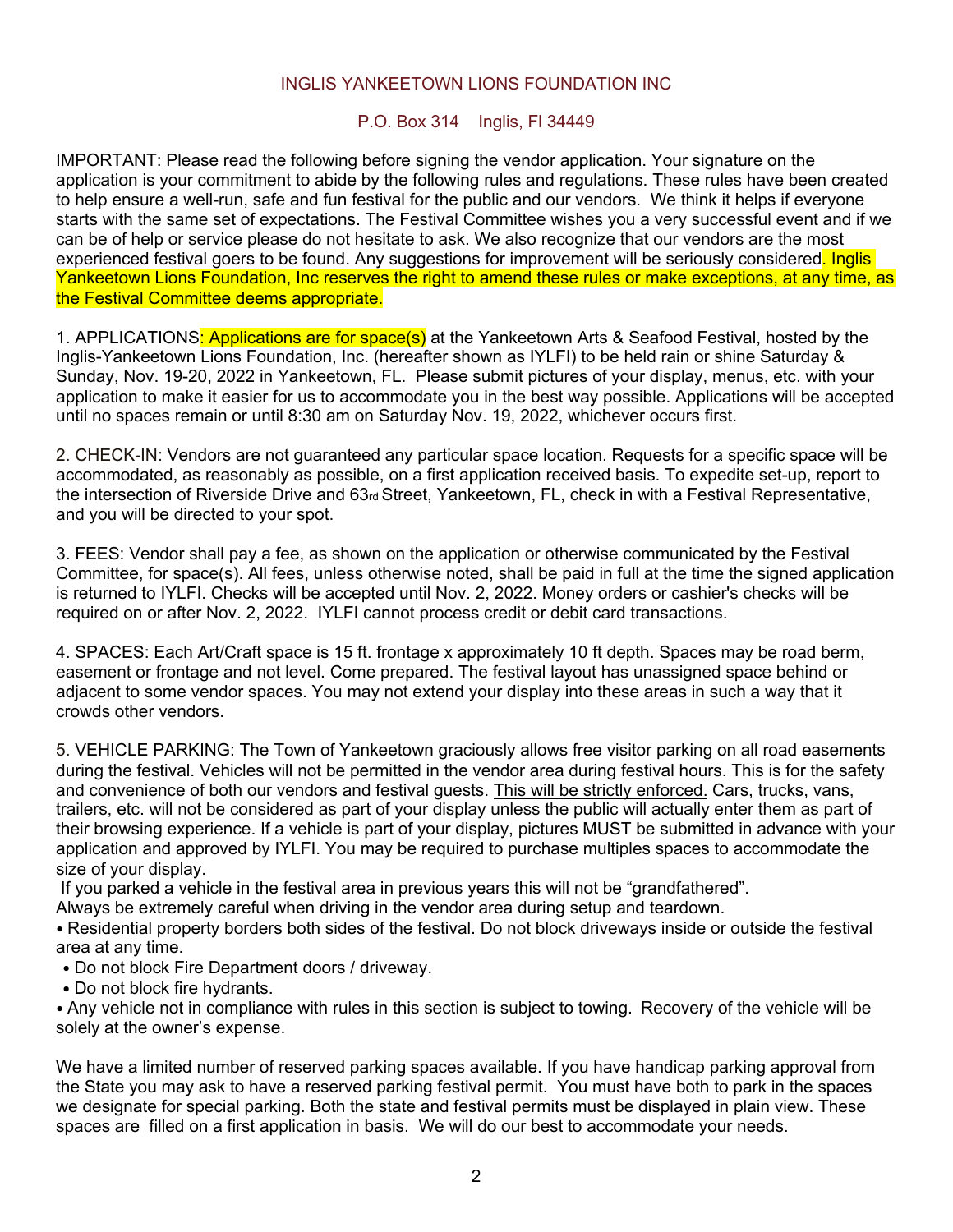6. MOTOR HOME PARKING: There is no facility for motor home parking in or adjacent to the festival area. There are several campgrounds within a few blocks of the festival area.

7. VENDOR SET-UP: Recommended set-up times are on the applications. In all cases vendors are required to arrive at the festival grounds and check in at or before 8:00 am on Saturday, November 19, 2022. No vehicles will be allowed to enter the festival grounds after 8:30 am on the days of the festival. All vehicles on the grounds will be required to exit the grounds by 8:45 am on the days of the festival. IYLFI highly suggests that heavy and/or cumbersome set-up take place on Friday, November 18, 2022. Spaces empty at 8:15 am on Saturday, November 19, 2022 may be assigned to another vendor without further notice and without a refund.

8. DISPLAYS & EQUIPMENT: All vendors will supply tables, chairs, canopies, tents, etc. needed for their space. Booths must be neat and orderly throughout the Festival.

9. IDENTIFICATION: All vendors shall display the 8 ½" x11" card, provided by the Festival committee in a visible location, preferably at the upper right-hand corner of your display or canopy, during the entire festival.

10. HEALTH REGULATIONS: Food vendors must comply with both the State of Florida and Levy County Health Department's regulations pertaining to temporary food service. Vendors are responsible for determining what, if any, regulations apply and conformance. IYLFI will not advise or monitor vendors for compliance. Health inspectors make site visits every year.

11. ELECTRIC: Electricity is primarily available for food and game/entertainment vendors. There are a few craft vendor spaces which have electric available. These are assigned on a first request basis. You may ONLY use the electricity amperage that you requested and paid for with your application. Any electrical equipment of a temporary nature for use with outdoor appliances, MUST be protected by the use of U.L. APPROVED GROUND FAULT CIRCUIT INTERRUPTED EQUIPMENT. This will be strictly enforced.

12. WATER HOOK-UP: Water hook-up is available for food vendors only. There are a limited number of water hook-ups available. If you do not request water hook-up on your application please do not ask for a water hook-up when you arrive.

13. FIRE SAFETY: Each vendor (food or non-food), with a fire source (ovens, grills, open fires, hot plates, burning candles, etc.), MUST have an approved fire extinguisher.

- Fire extinguishers must be visible and preferably mounted five feet from the ground or
- display floor and near the back of your space.
- Fire extinguishers must be at least ABC 5 lbs or larger if required to extinguish a fire in your particular setup.
- Electrical extension cords are required to carry larger electric current than the appliance served. Extension cords must be 3-prong and U.L. approved on appliances requiring grounding Vendors must provide their own cords. CO2 bottles must be secured.

14. NOISE: Amplified sound is not permitted to extend outside the assigned space. SOUND LEVELS from individual vendor booths shall not interfere with other vendor's ability to conduct business or cause complaints to the Festival Coordinator. All entertainment, including but not limited to music, shall be coordinated by IYLFI exclusively.

15. MERCHANDISE & SERVICE: IYLFI reserves the right to approve and will limit the goods sold or service rendered within any given category. Hand Crafted, handmade or unique items are preferred! No distribution of information or any other vendor activity shall occur outside of the assigned vendor booth space without approval by the Festival Chairman.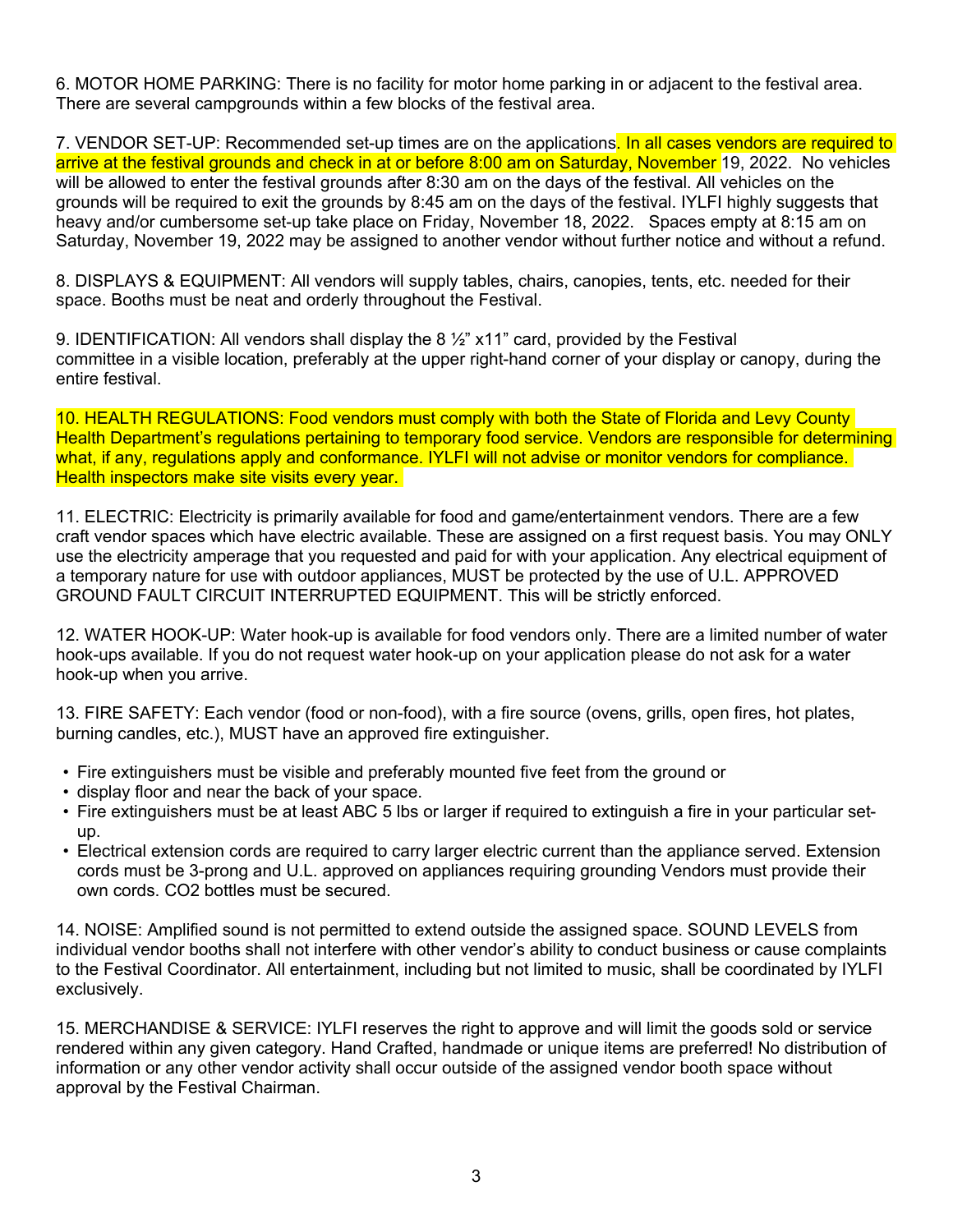16. SALE OF ALCOHOL: Vendors are not allowed to sell alcohol in any form. If beer and alcohol are sold it will be by the Lions Club or by a business in the Town of Yankeetown which holds a liquor license that is in effect both before and after the festival dates.

17. PROHIBITED SALES: Sale of drugs, firearms, drug paraphernalia, or sexual or suggestive material is prohibited. If knives are sold, they must be kept under glass cover except when being shown to a customer. The Festival Chairman may ask you to remove such items, or any other items deemed inappropriate by the Chairman, from your display. If you decline, you will be asked to shut down your booth. There will be no refund. For safety reasons you will not be allowed to disassemble and remove your merchandise/booth until such time as the festival is closed to the public which is after 5:00pm on both Saturday Nov. 19, 2022 and Sunday Nov. 20, 2022.

18. PRICES: Food & Beverage vendors must display food prices in full sight of the customer.

19. SALES TAX: Florida Sales tax is 6%. Vendors are responsible for knowing if your product or service qualifies for sales tax and for collection and reporting of same.

20. VENDOR TAKE-DOWN: Vendors agree to have displays completely set-up and open from 9:00 am until 5:00 pm on Saturday Nov. 19, 2022 and 9:00 am until 4:00 pm on Sunday November 20, 2022. No take down during these hours will allowed.

21. TRASH: Vendors are responsible for collection and disposing of their own trash. Trash collection points will be provided. Vendor agrees to be responsible for the clean-up of their own space at the end of the Festival.

22. INSURANCE: IYLFI and its officers, volunteers and contractors assume no responsibility for any loss or damage whatsoever. IYLFI recommends all vendors have liability insurance. (Proof of insurance is required with food vendor applications.) Information and arts and crafts vendors may show proof of liability insurance. All vendors must accept the Yankeetown Arts & Seafood festival liability wavier hereafter stated.

23. LIABILITY WAIVER: All vendors shall save, defend and hold harmless the IYLFI, its officers, members and contractors from any damages or claims resulting to or from their merchandise or services.

24. SECURITY: IYLFI will provide security watch overnight on Friday and Saturday nights.

25. CANCELLATION: IYLFI will refund 1/2 (one-half) of total fees paid by a vendor if a written cancellation is received by IYLFI on or before Saturday, October 1, 2022. No refunds will be given for cancellations after Oct. 1, 2022. There is no rain date for this event. IYLFI reserves the right to cancel the Yankeetown Arts & Seafood Festival at any time. Should IYLFI cancel the festival fees will be refunded. In the event a natural emergency or disaster forces the cancellation of the festival, IYLFI will then refund fees minus prorated expenses that IYLFI cannot recover.

26. NON-COMPLIANCE: Vendors who do not comply with this agreement or any part of this agreement, or who in any way whatsoever cause a disruption or problem to the IYLFI and its officers or festival staff, volunteers, contractors, Town of Yankeetown officials and staff, Town of Yankeetown residents, other vendors or festival guests will not be allowed to continue their sales and may be asked to close their booth and exit the Festival. In the event this occurs for safety reasons you will not be allowed to disassemble and remove your merchandise/booth/rig etc. during festival hours which are from 9:00 am until 5:00 pm on Saturday and 9:00 am until 4:00 pm on Sunday.

27. CONTACT INFORMATION:

OUR CONTACT NUMBER: 352-505-7936 Email: yankeetownseafoodfestival@gmail.com

Our Emergency Only Contact Numbers: 352-564-0315 and 817-253-4144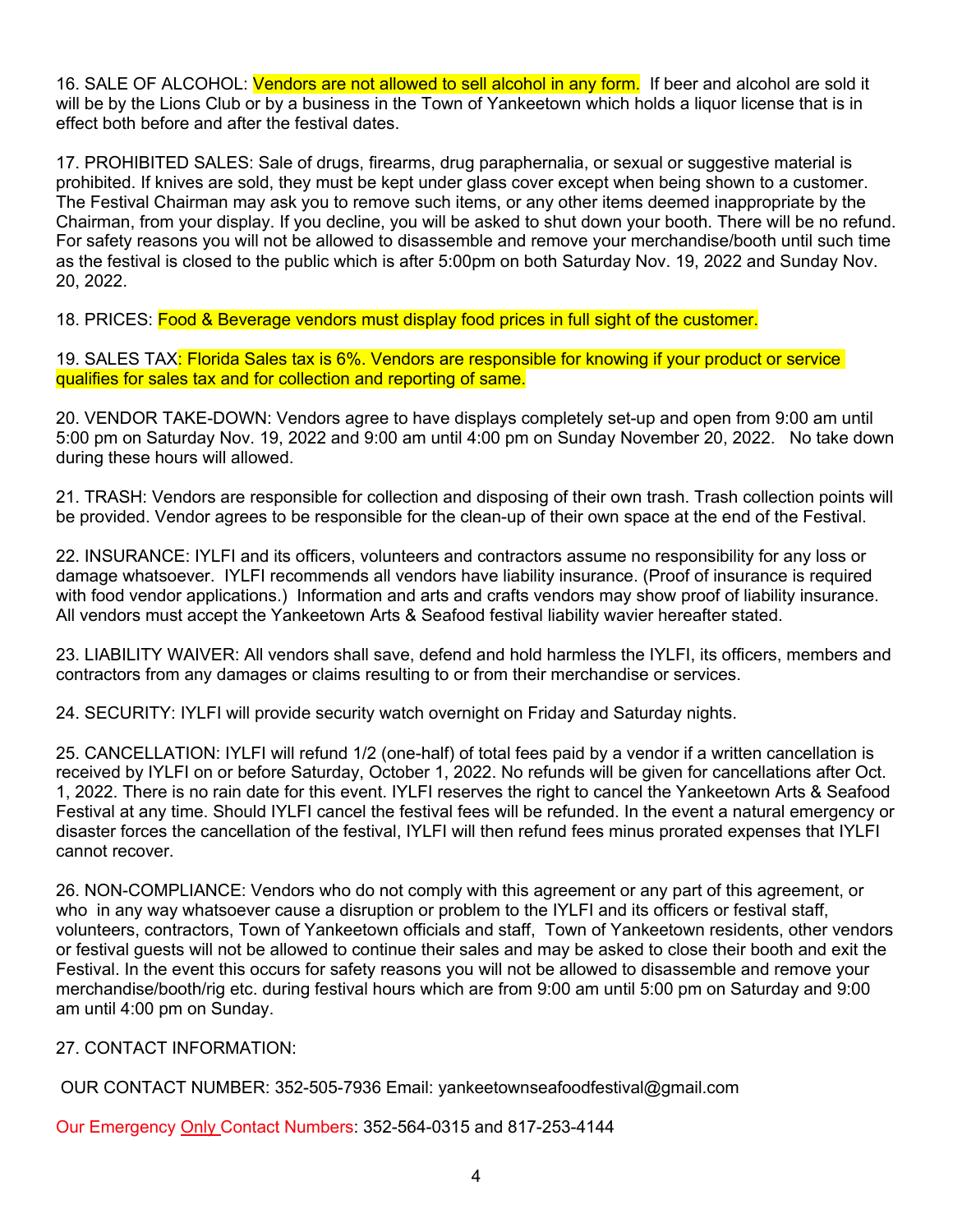#### DIRECTIONS

Note: All vendors are requested to enter the festival area via 63rd Street in Yankeetown.

#### GPS ADDRESS FOR THE FESTIVAL: 1 Riverside Drive, Yankeetown, Fl. 34498

NOTE: In any of the directions below, to bypass traffic congested area on Hwy 40 - Use 40 A, which is off US 19 appx.  $\frac{1}{2}$  mile north of Hwy 40. Go west on 40 A - Continue appx five miles to the 4-way stop - Go straight at the 4-way stop on 63rd Street appx 4 blocks to Riverside Drive.

U.S. 19 / 98 -From the South: Take US 19 north to Inglis, Fl. At the traffic light in Inglis turn left onto Hwy 40 (Follow That Dream Parkway). Follow Hwy 40 appx. five miles to 63rd Street in Yankeetown, Fl.. Turn left on 63rd Street and proceed to Riverside Drive.

U.S. 19 / 98 -From the North: Take US 19 south to Inglis, Fl. At the traffic light in Inglis turn right onto Hwy 40 (Follow That Dream Parkway). Follow Hwy 40 appx. five miles to 63rd Street in Yankeetown, Fl..Turn left on 63rd Street and proceed to Riverside Drive.

#### From Gainesville, FL and points north…Take I-75 to State Road 121 in Gainesville, Fl

After exiting, turn right onto State Road 121.Follow State Road 121 to US 19. (Watch the signs closely in Williston, FI-121 turns left, right, left, then right again) Turn left onto US 19. Follow US 19 South to Inglis, FI. At the traffic light in Inglis turn right (west) onto Hwy 40. (Follow That Dream Parkway). Follow Hwy 40 appx. five miles to 63<sub>rd</sub> Street in Yankeetown, FL, turn left on 63<sub>rd</sub> Street and proceed to Riverside Drive.

#### I-75

From Tampa, FL and points south: Take I-75 to State Road 44 near Wildwood, Fl. After exiting, turn left on State Road 44 (aka Gulf to Lake Hwy). Follow State Road 44 west to Crystal River,

Fl to US 19\*. Take US 19 north to Inglis, Fl. At the traffic light in Inglis turn left onto Hwy 40 (Follow That Dream Parkway). Follow Hwy 40 appx. five miles to 63rd Street in Yankeetown, Fl.. Turn left on 63rd Street and proceed to Riverside Drive. \*Or from Tampa …. Veteran's Toll Road – North to the end then go west to US 19 and follow above directions to Yankeetown.

I-75 to Ocala, FL to Yankeetown (Exit in Ocala at State Road 200) Follow State Road 200 west out of Ocala to County Road 484. Turn right on 484 to Dunnellon, FL. At the traffic light in Dunnellon go straight. In appx 3 blocks the road will made a turn to the right. This will be Hwy 40. Follow Hwy 40 west to Inglis, FL. At the traffic light in Inglis proceed straight. In appx. five miles turn left onto 63rd Street and proceed to Riverside Drive.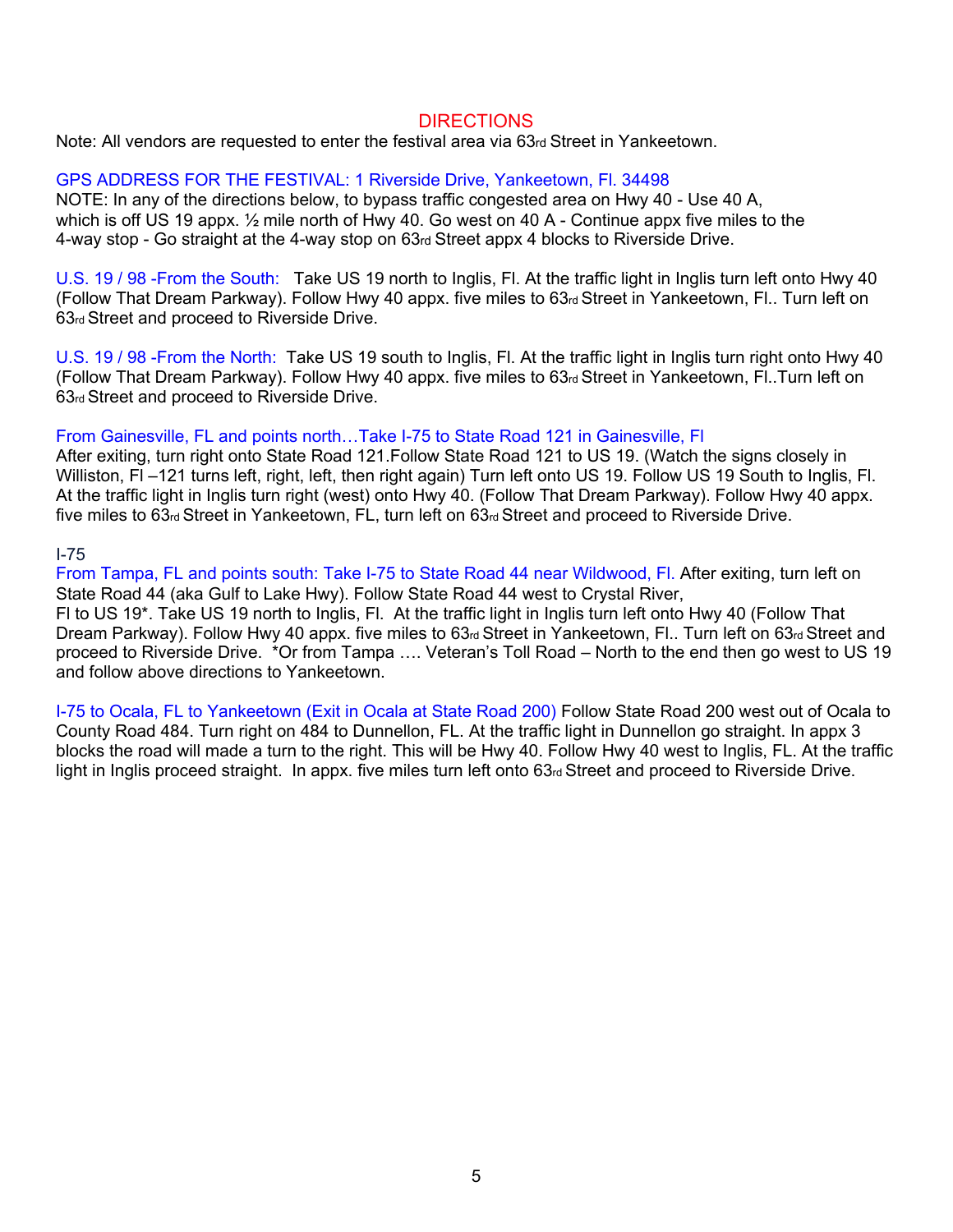# Where to Stay in Inglis & Yankeetown ROOMS

## Hickory Island Cabins Festival Sponsor

- · For Reservations Call: (352) 447-2520
- · Website http://hickoryislandlodge.com/

# Nature Coast Inn (formerly Pine Lodge) Festival Sponsor

- · For Reservations Call: (352) 447-7463
- Website http://www.naturecoastinn.com/

Withlacoochee Motel Festival Sponsor

· For Reservations Call: (352) 447-2211

# CAMPGROUNDS

# B's Campground & Marina Festival Sponsor

6621 Riverside Drive, Yankeetown, Fl 34498

- · RV's & Tents
- For Reservations Call: (352) 447-5888
- Website http://bmarinacampground.net/

### Eleanor Oaks RV Resort

14035 W. River Road, Inglis, Fl 34449

- · RV Parking / Cabins
- · For Reservations Call: (352) 447-5333
- Website https://www.eleanoroaksrvpark.com/

# Gulf Coast RV Resort

# 14035 W. River Rd Inglis, FL. 34449

- · For Reservations Call : (352) 447-5333
- Website: http://gulfcoastrvfl.com/

# Hotels & Motels in Crystal River

(Listed by Distance from the Festival)

# Quality Inn Crystal River

4486 N Suncoast Boulevard, US 19 N, Crystal River, FL 34428

- · For Reservations Call: (352) 563-1500
- Distance from Festival -11.2 miles / 16 minutes